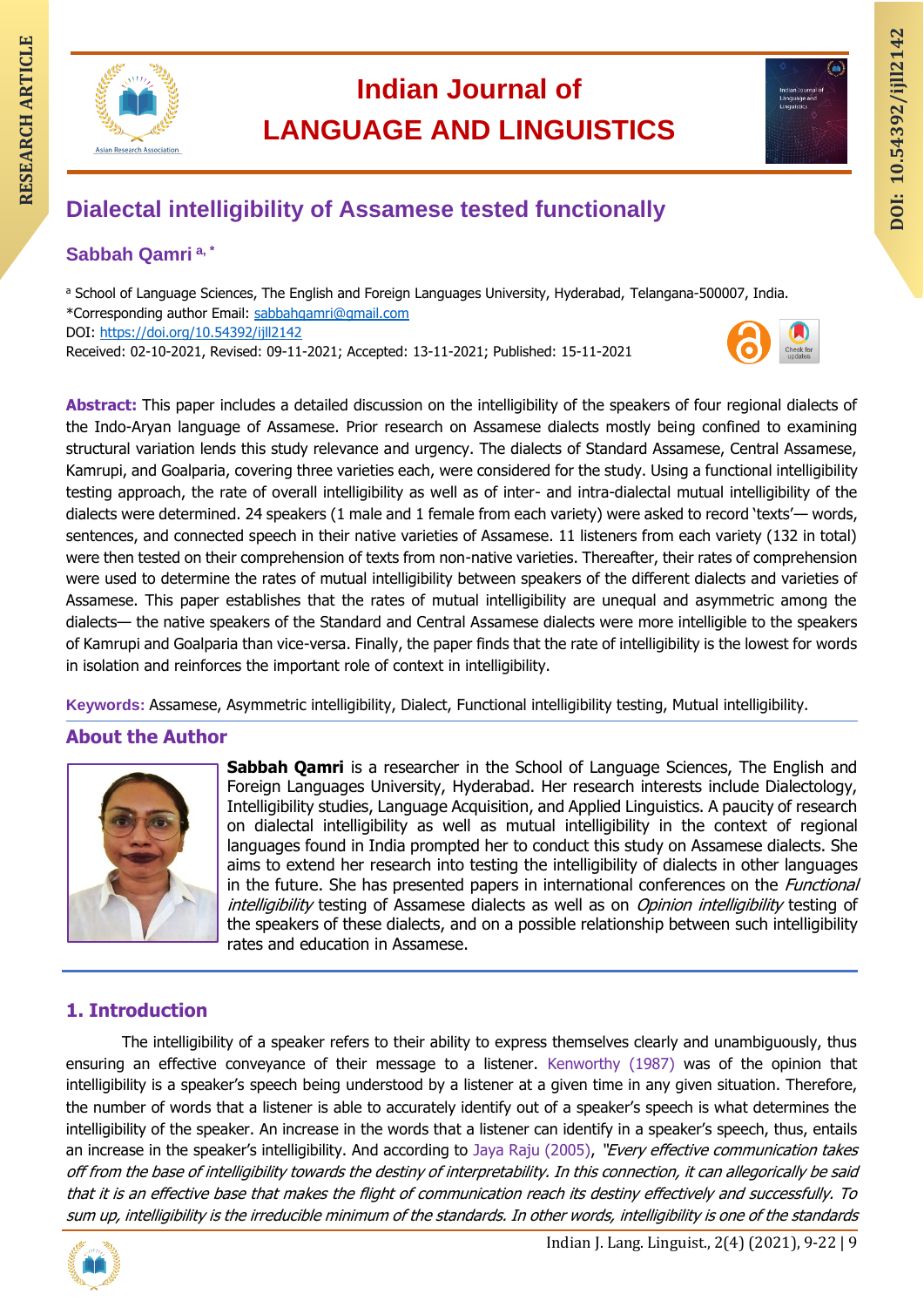which are noncontroversial and unavoidable. "Hence, intelligibility can be considered to be one of the most important factors of human communication.

What, then, is Mutual intelligibility? When two or more speakers are intelligible to each other without having to employ extraordinary effort, they are considered to be mutually intelligible. This phenomenon of Mutual intelligibility is also used as one of the main criteria used to distinguish a dialect from a language in Linguistics. This is because theoretically, if speakers of different linguistic varieties are able to understand each other, they are considered to be speaking dialects of the same language. However, if they are unable to communicate effectively, they are considered to be speaking different languages. Although this seems like a very simple criterion to distinguish dialects from languages, the occurrence of mutually unintelligible dialects in the spoken form in some languages can be posited as an argument against it. But such varieties of a language usually share a common written language and hence, they can justly be called dialects of the same language (Crystal, 2008).

Mutual intelligibility, thus, can be said to be the extent to which speakers of different linguistic varieties can understand one another. But the intelligibility between different linguistic varieties might not be equal. The speakers of one variety might be able to understand the speakers of a different variety more than vice-versa. (Trudgill, 2003). In other words, the mutual intelligibility between two linguistic varieties might be asymmetric in nature. A chain of dialects spoken in an area constitutes what is known as a geographical dialect continuum. And, usually, at any given point in such a continuum, the speakers of neighbouring dialects are mutually intelligible whereas the rate of mutual intelligibility is lower between speakers of dialects which are not geographically adjacent. In some cases, the speakers of the dialects farthest away on the continuum might not be mutually intelligible at all. (Crystal, 2003).

Assamese, as we know, is one of the major Indo-Aryan languages spoken in the north-eastern region of India and is the official language in the state of Assam. Most languages of the world are categorized into different dialects based on the geographical regions, social groups, and ethnic communities of speakers and Assamese is no exception. It comprises different regional, social, and ethnic dialects such as Kamrupi, Goalparia, Bhakatiya which is used by the Vaishnavite satras, Ratikhowa dialect of the astrologer community (Datta, 2003), and Colloquial Assamese(s) of the Rabha, Moran, Tiwa tribes etc (Nath, 2019). Although prior research of some of these dialects reveals variations in morpho-phonology, syntax, and vocabulary among them, the speakers of these dialects are mutually intelligible and share a common standard literary form of the language. Hence, the criterion of using mutual intelligibility between speakers to establish a language and its dialects holds true in the case of Assamese.

Now, the studies on Assamese dialects have mostly concerned themselves with the investigation of only one dialect at a time. Some of the dialects that have been studied previously include the Kamrupi (Goswami, 1958), Goalparia (Das, 1990), Dudhnoi (Rabha, 1994), Barpetia (Ojah, 1995), and Bhatiya (Sheikh, 2016) dialects. The body of literature comprises comparative and descriptive analyses of the dialects, investigations of phonological aspects (Sarma, 2009), and socio-linguistic studies of some varieties of Assamese (Das, 2005).

Moreover, the area of Intelligibility studies in India has also been restricted to testing the intelligibility of only a few language varieties. Bansal (1969) pioneered the study of intelligibility in India with an investigation of the intelligibility of Indian English. Upendran (1980) examined the intelligibility of English spoken by Tamilians. Jaya Raju (2005) studied the mutual intelligibility of the English spoken by speakers from different nationalities residing in India whereas Didla (2007) conducted a phonetic study of the intelligibility of Asian English. The mutual intelligibility of speakers belonging to the four language families in India was looked into by Ganta (2012), and Safotso (2015) studied the mutual intelligibility between speakers of Cameroon English and Indian English . Some other researchers have also looked into the intelligibility of English spoken by Engineering students (Kumari, 2007), employees of International Call Centers (Kolusu, 2012, Gyamerah, 2018), and students of English in general (Rathod, 2011). Investigations have been conducted to examine intelligibility of languages from an acoustic perspective in Telugu (Durisala et al., 2011) and in relation to prosodic features viz., stress in English (Sukumar, 1998).

Thus, reviewing the existing literature in the context of both Assam and India made it clear that a collective investigation of the four major regional dialects of Assamese had not been conducted so far, and that the existing research was restricted to a study of the structure of the dialects. There had been no attempts at examining the phenomenon of inter-dialectal mutual intelligibility in the context of any of the regional languages of India either, thus making it possible for the following questions to be raised.

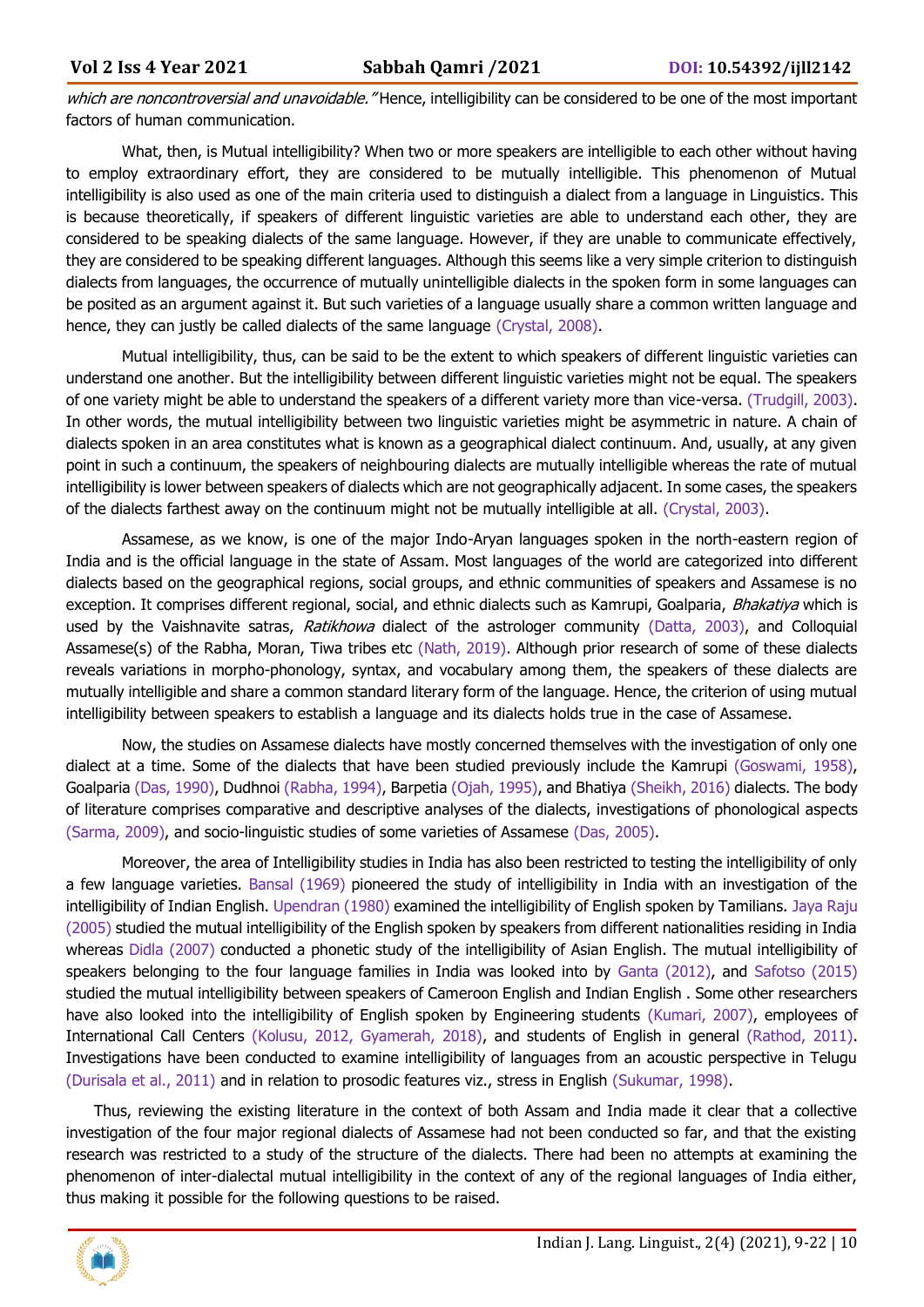- 1. **'What is the degree of intelligibility of the speakers of the different dialects of Assamese?'**
- 2. **'To what degree are the speakers of the different dialects (and varieties) of the language mutually intelligible?'**.

This paper attempts to find answers to the same by exploring the trends in intelligibility of the four main regional dialects of Assamese (based on the classification by Moral, 1992) which are presented in Table 1.

| SI. No. | <b>Regional Dialect</b>  | Variety which is spoken in                |
|---------|--------------------------|-------------------------------------------|
| 1.      | <b>Standard Assamese</b> | Upper Assam division*                     |
| 2.      | <b>Central Assamese</b>  | North Assam and Central Assam divisions*  |
| 3.      | <b>Kamrupi</b>           | Eastern half of the Lower Assam division* |
| 4.      | Goalparia                | Western half of the Lower Assam division* |

**Table 1** lists the four Dialects of Assamese being studied and their area of usage.

\* Upper Assam, North Assam, Central Assam, and Lower Assam are four of the five regional administrative divisions in the state of Assam.

The research for this paper, thus, was conducted across a vast area extending from the western part of Assam, bordering the state of West Bengal and the country of Bangladesh, to the eastern part of the state bordering the state of Arunachal Pradesh.

# **2. Methods of testing intelligibility**

Intelligibility testing of a speaker, and of a language, is broadly categorized into the following:

#### **a. Functional Testing**

#### **b. Opinion Testing**

The difference between the two kinds of tests mentioned above has been illustrated by Gooskens & Heuven (2017) as "test the informant" versus "ask the informant". The former refers to the examination of the actual rate of comprehension displayed by listeners upon hearing the speech of speakers of different languages. In this method, written or spoken samples of the language whose intelligibility is being tested are provided to the participant listeners and they have to demonstrate their understanding of such input(s). On the other hand, the participants of Opinion testing have to rate their understanding of the language whose intelligibility is being tested along a scale. In this type of testing, samples of the concerned language might or might not be provided to the participants for reference during the rating procedure. It is believed to be an efficient method of testing intelligibility since it makes a quick collection of information on a language's intelligibility possible and allows for the understanding of the listener's subjective ideas about the intelligibility of a language.

However, there are no rigid or limited procedures for the measurement of the rates of intelligibility/mutual intelligibility of languages or speakers. There are various ways in which intelligibility can be measured. Intelligibility can be measured at several stages in the linguistic hierarchy as well—from phonemes to words, sentences, and complete texts. Table 2 presents some of the common methods of intelligibility testing that have been used by researchers in the field.

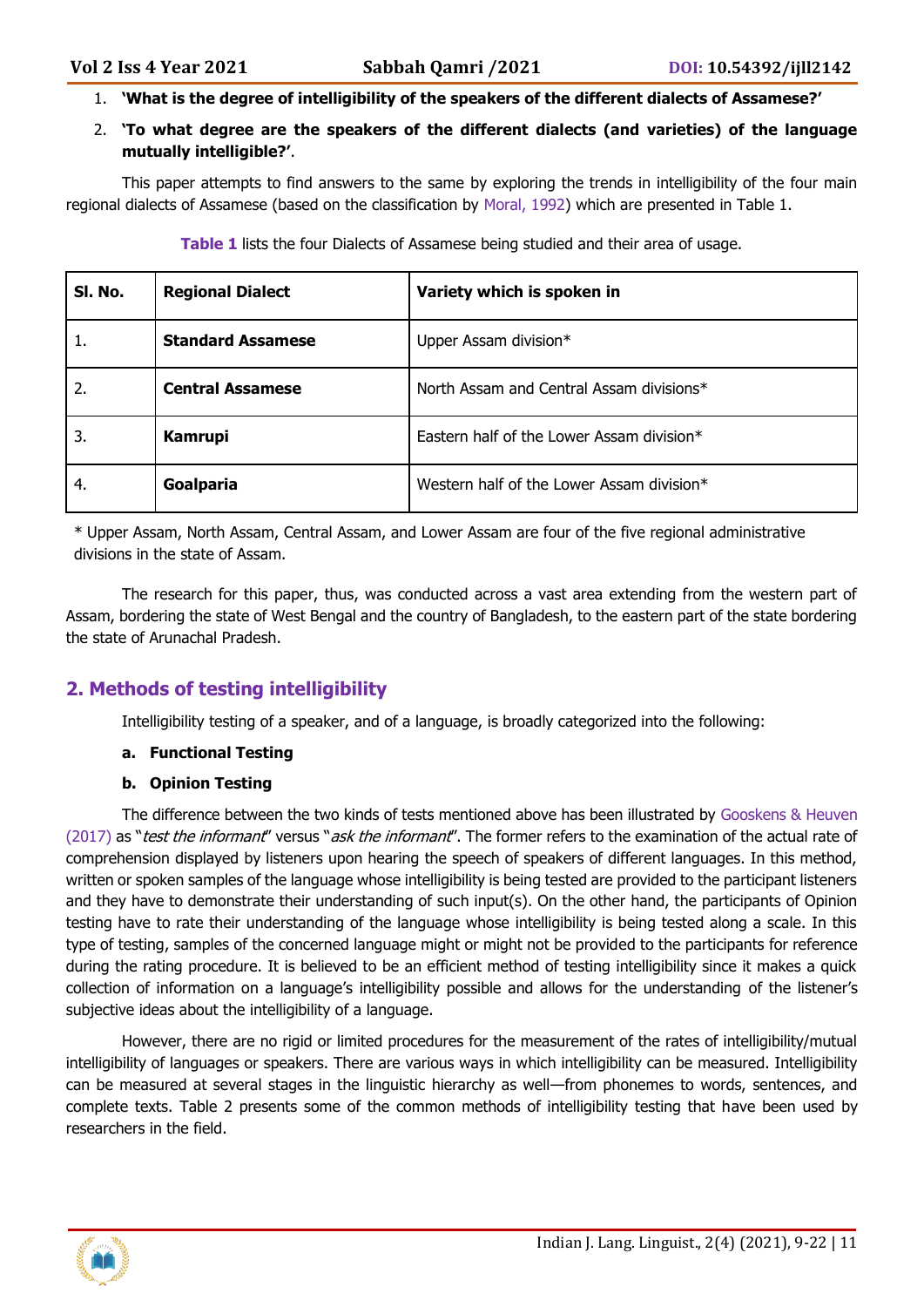| SI.No. | <b>Method of testing intelligibility</b>                                          | <b>Employed in</b>                                                                             |
|--------|-----------------------------------------------------------------------------------|------------------------------------------------------------------------------------------------|
|        | Recorded Text Testing (RTT)— using words,<br>sentences, connected speech samples. | Hickerson, Turner & Hickerson (1952), Voegelin & Harris<br>(1951), Casad (1974), Nahhas (2006) |
| ii.    | Recognition tasks.                                                                | Lado (1961), Denes & Pinson(1963), Bansal (1969),<br>Valette (1977), Upendran (1980)           |
| iii    | Translation tasks.                                                                | Gooskens, Beijering & Heeringa (2008)                                                          |
| iv     | Questionnaires.                                                                   | Haugen (1966)                                                                                  |
| v      | Performance tasks.                                                                | van Heuven & de Vries (1981)                                                                   |
| vi     | Subjective impressionistic tests.                                                 | Kenworthy (1987), Tang & van Heuven (2007)                                                     |
| vii    | Semantic categorization tasks.                                                    | Tang & van Heuven (2009)                                                                       |
| viii   | RTT Retelling method.                                                             | Kluge (2007)                                                                                   |
| ix     | Reaction time measurement.                                                        | Ralston et. al (1991), James et. al (1994), Impe (2010)                                        |
| X      | Computer-assessed translation tasks.                                              | Kurschner, Gooskens & Van Bezooijen (2008)                                                     |

| Table 2 shows some common methods used in studies to test intelligibility. |  |  |  |
|----------------------------------------------------------------------------|--|--|--|
|----------------------------------------------------------------------------|--|--|--|

Clearly, the methods used for testing intelligibility varies from one study to the next— the purpose or objectives of the study seem to determine the testing procedure used in a study. A study could employ one of the different kinds of tests discussed above, or a combination of various such tasks. Researchers, however, are in agreement that objective assessments of intelligibility are preferred over the subjective ones.

# **3. Methodology of the current study**

The Functional Testing method was adopted to test the intelligibility of the four regional dialects of Assamese. This involved designing four tasks to test the comprehension of the participant listeners of the study, thus determining the rates of dialectal intelligibility. The material used to design these tasks (henceforth, 'texts') were Words, sentences, and two connected speech samples-a standard passage from a magazine(s) and a free speech sample in various speakers' native varieties.

#### **3.1 The varieties/locations of the study**

The texts for the study were collected from three varieties from each dialect, i.e., from a total of twelve (12) varieties of Assamese. In other words, there were twelve locations which were chosen for the study. Fig. 1 above illustrates these locations which are also listed in Table 3.

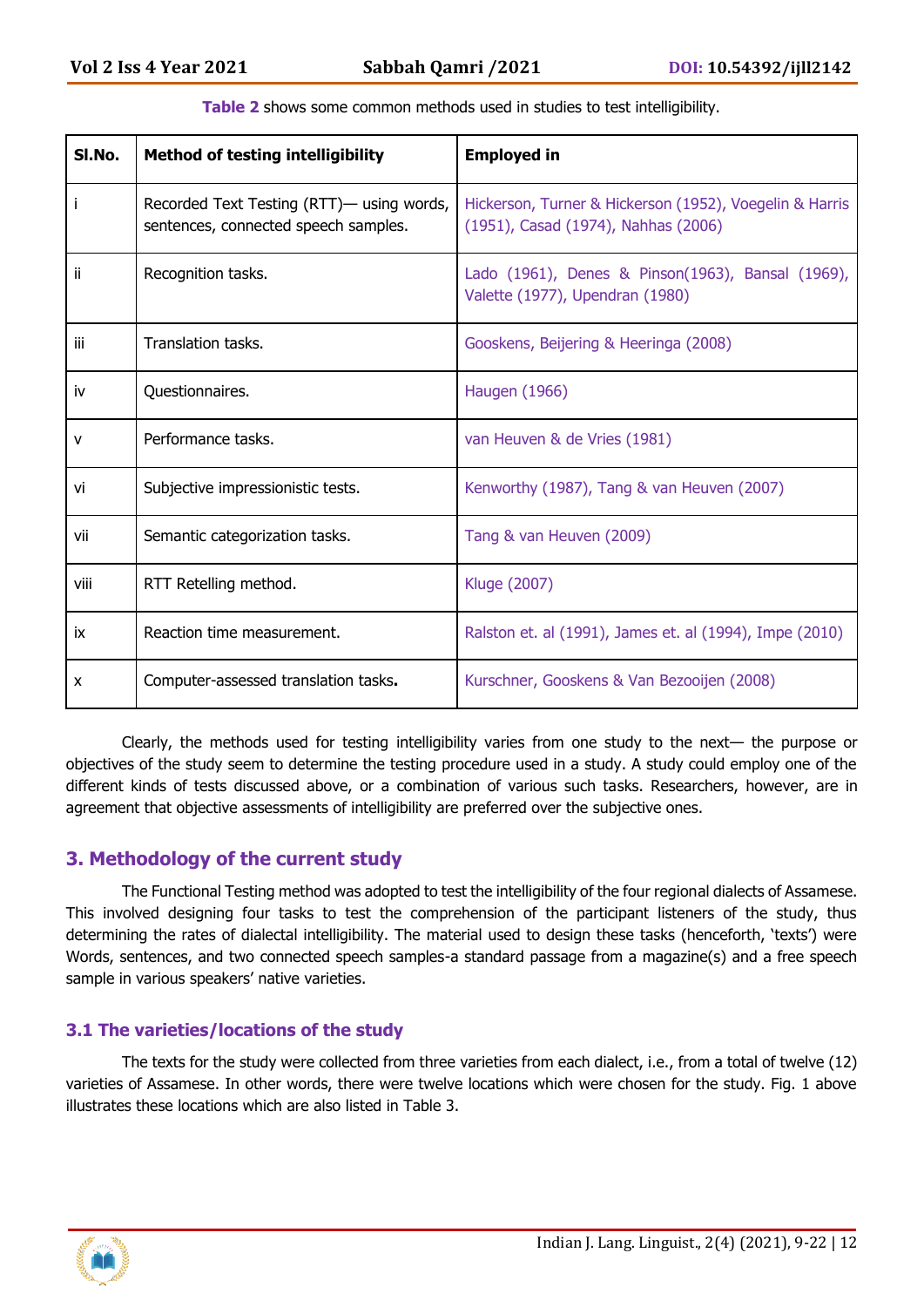

**Figure 1** The map of the state of Assam showing its regional divisions and the 12 locations of the study.

| <b>Regional Dialect</b> | <b>Variety/Location 1</b> | <b>Variety/Location 2</b> | <b>Variety/Location 3</b> |
|-------------------------|---------------------------|---------------------------|---------------------------|
| Standard                | Sivasagar                 | Dibrugarh                 | Lakhimpur                 |
| Central                 | Tezpur                    | Nagaon                    | Mangaldai                 |
| Kamrupi                 | Nalbari                   | <b>Barpeta</b>            | Sorbhog                   |
| Goalparia               | Bongaigaon                | Goalpara                  | Dhubri                    |

**Table 3** gives details of the varieties and locations selected for data collection for the study.

The participants of the study from these locations and the procedure used for data collection are discussed in the following sections.

#### **3.2 Participant speakers**

The participant speakers of the study included twenty-four (12) native speakers of Assamese. 1 male and 1 female speaker from each of the 12 locations were asked to record the texts in their native variety of Assamese. The ages of the speakers ranged from 23-67 years, and since the texts included a standard passage that had to be read out from a magazine, it was ensured that all the speakers were literate.

#### **3.3 Participant listeners**

Eleven (11) listeners were selected in each location to listen to the recorded texts, and each listener was assigned 1 male and 1 female speaker of non-native varieties. In other words, the listeners from a location had to listen to the texts recorded by the 22 speakers from the 11 other locations.. A total of 132 native speakers of Assamese (66 males and 66 females) were selected to participate as listeners in this study. Since each dialect had a total of 33 listeners, the number of male-female listeners were divided in a way such that two dialects—Standard Assamese and Goalparia—had 17 male and 16 female listeners whereas the other two, viz. Central Assamese and Kamrupi had 16 male and 17 female listeners.

#### **3.4 The texts**

The texts of the study, as mentioned above, included words, sentences, and two connected speech passages. These were collected/recorded from the 24 participant speakers of the study. For every speaker, a set of tasks comprising 20 words, 10 sentences, 1 passage from a magazine, and 1 free speech sample were recorded in their native variety of Assamese. Two sets of texts were collected from each location. Thus, a total of 480 words, 240

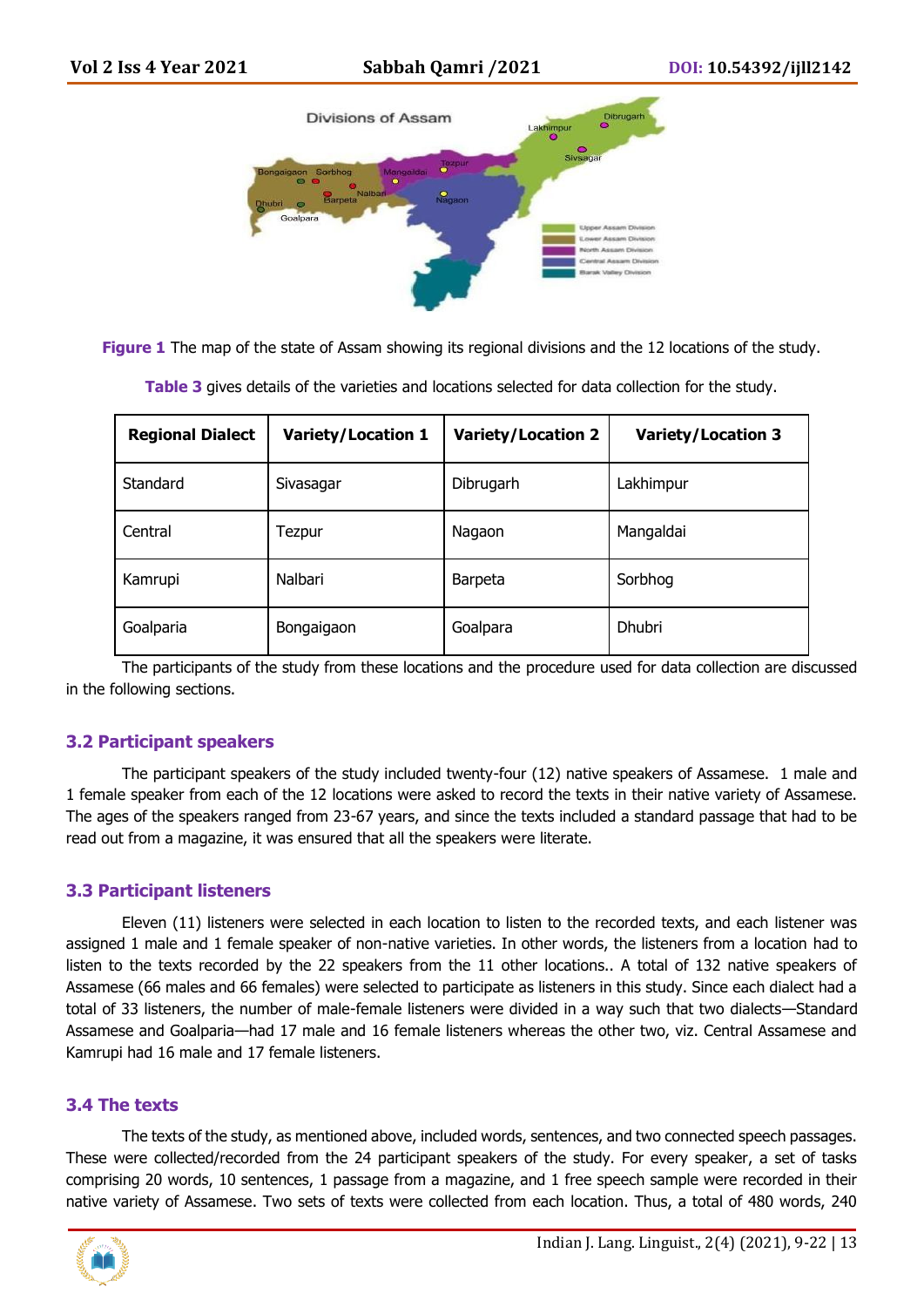sentences, and 48 connected speech samples were recorded for the study at hand. Table 4 summarizes some of the important aspects of the Functional testing method used in the study.

| Text for the Task of                     | No. of<br>elements in a<br>set | No. of elements<br>(per location) | No. of<br>elements (per<br>dialect) | No. of<br>Speakers (per<br>location) | No. of Listeners<br>(per location) |
|------------------------------------------|--------------------------------|-----------------------------------|-------------------------------------|--------------------------------------|------------------------------------|
| <b>Word-recognition</b>                  | 20                             | 40                                | 120                                 | 2                                    | 11                                 |
| Sentence-recognition                     | 10                             | 20                                | 60                                  | 2                                    | 11                                 |
| <b>Connected Speech</b><br>comprehension | 1                              | $\overline{2}$                    | 6                                   | 2                                    | 11                                 |
| <b>Free-Speech</b><br>comprehension      | 1                              | $\overline{2}$                    | 6                                   | 2                                    | 11                                 |

**Table 4** showing aspects of the Functional testing methodology used in the study.

Some examples of texts used in the study are presented in tables 5,6, and 7.

**Table 5** Shows a Word-list recorded by the male speaker from Goalpara.

| S.No           | <b>Word</b>  | <b>Meaning</b>                |
|----------------|--------------|-------------------------------|
| 1              | /kholai:/    | <b>Basket</b>                 |
| $\overline{2}$ | /ghu:gu:/    | Pigeon                        |
| 3              | /be:ti:/     | Father's younger sister       |
| 4              | /tʃa:tu:ra:/ | Hammer                        |
| 5              | /se:np:s/    | Cucumber                      |
| 6              | /dhota:ri:/  | Chin                          |
| 7              | /guddi:/     | Kite                          |
| 8              | /dʒha:pi:/   | Traditional Assamese Headgear |
| 9              | /tʃi:mta:/   | Tongs                         |
| 10             | /bɔ:kɔ:n/    | Calf                          |
| 11             | /bhu:r/      | Eyebrow                       |

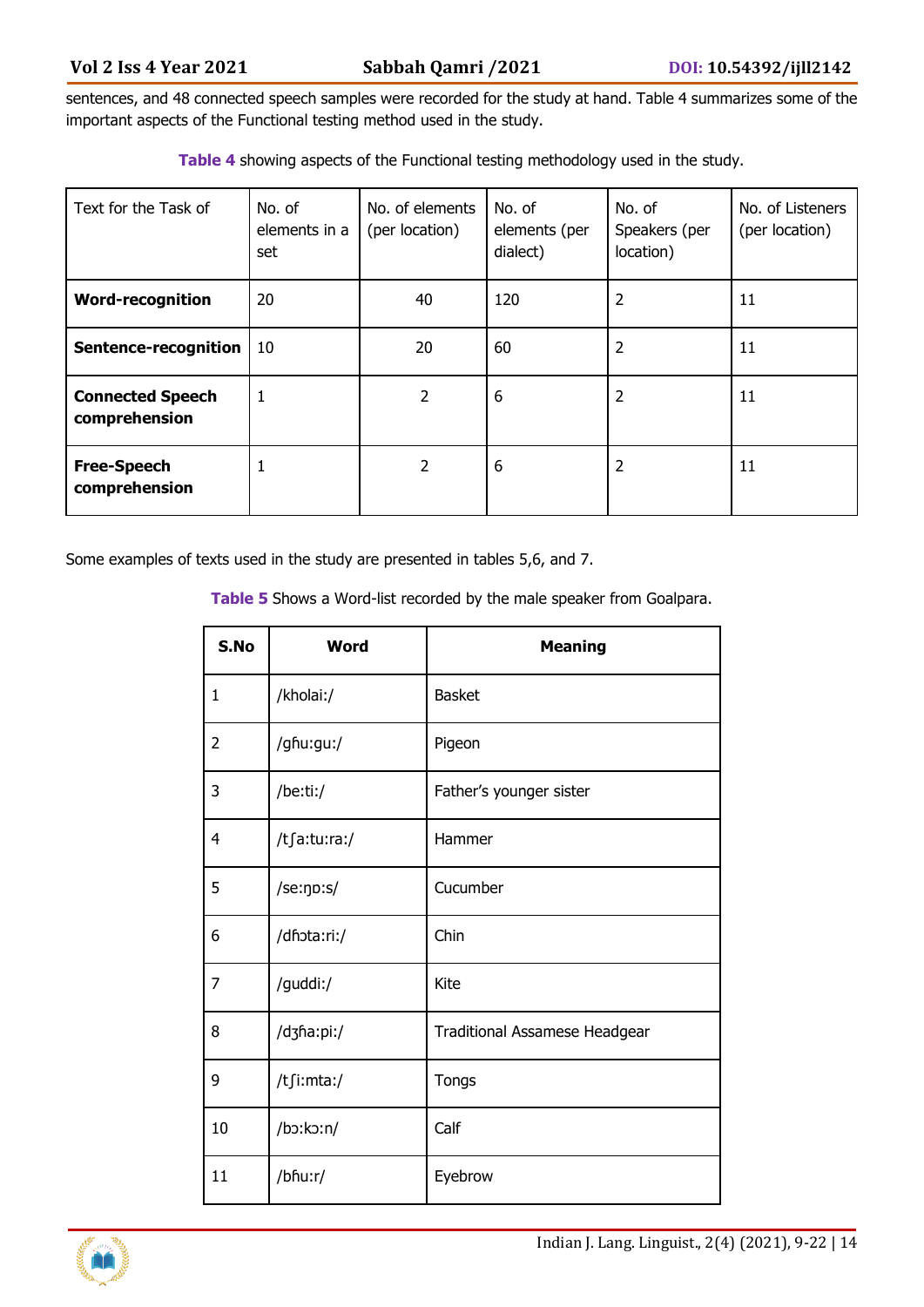| 12 | /dʒpmbu:ra:/     | Grapefruit          |
|----|------------------|---------------------|
| 13 | /tʃuka:n pitha:/ | A type of sweet     |
| 14 | /t∫iti:/         | <b>Butterfly</b>    |
| 15 | /ba:nni:/        | Broom to sweep yard |
| 16 | /ba:su:r/        | Female Cow          |
| 17 | /gua:/           | <b>Betelnut</b>     |
| 18 | /ka:si:/         | Plate               |
| 19 | /ba:ri:/         | House               |
| 20 | /kha:t/          | Bed                 |

**Table 6** showing a sentence-list recorded by the male speaker from Sorbhog.

|                | <b>Sentence</b>                                                      | <b>Meaning</b>                                                                     |  |
|----------------|----------------------------------------------------------------------|------------------------------------------------------------------------------------|--|
| $\mathbf{1}$   | /a:ma:r ghororosror solimakhai: xongho eta<br>patpa khuzse/          | The boys near our house want to set up a<br>club.                                  |  |
| $\overline{2}$ | /na: mtuze dekhsa: ka: r koba pa: rbi: na:/                          | Can you tell me whose name it is that you<br>are seeing?                           |  |
| 3              | /kukurtui a:hi: ta:r ha:tkhen selki thoi gol/                        | The dog came, licked her hand, and left.                                           |  |
| 4              | /bhatibɛla:r sa:hkʌp<br>bhontia: hudaihudai<br>khaba: bp:r bɛa: pai/ | My younger sister greatly dislikes having<br>afternoon tea without accompaniments. |  |
| 5              | /tuĥa:r gĥoror a:go:r ra:stamakha:<br>bana<br>hoigel na:/            | Is the construction of the road in front of<br>your house over?                    |  |
| 6              | /a:zi a:mra:i di: ma:spr tɛŋa:r a:nza: bɔnai:<br>kha:m dei:/         | Shall cook and eat fish curry with hog plum<br>today, alright?                     |  |
| 7              | /ta:ha:r zeithek eta: tespurp:t bia: hoise:/                         | One of their aunts is married to (someone<br>in) Tezpur.                           |  |
| 8              | /a:zidekhun ta:hu:n kplezp:t na:za:n buli<br>$k$ ois $\epsilon$ :/   | They are saying that they won't go to college<br>today.                            |  |
| 9              | /eiba:r ba:ri:kha:t ba:npa:ni fiua:tu: kintu:<br>khata:n/            | There will surely be floods during<br>this<br>monsoon.                             |  |
| 10             | /moina:r a:te:kɛ: ratipua ratipua ɛkmai:l<br>bule:/                  | Moina's grandfather walks a mile in the<br>morning.                                |  |

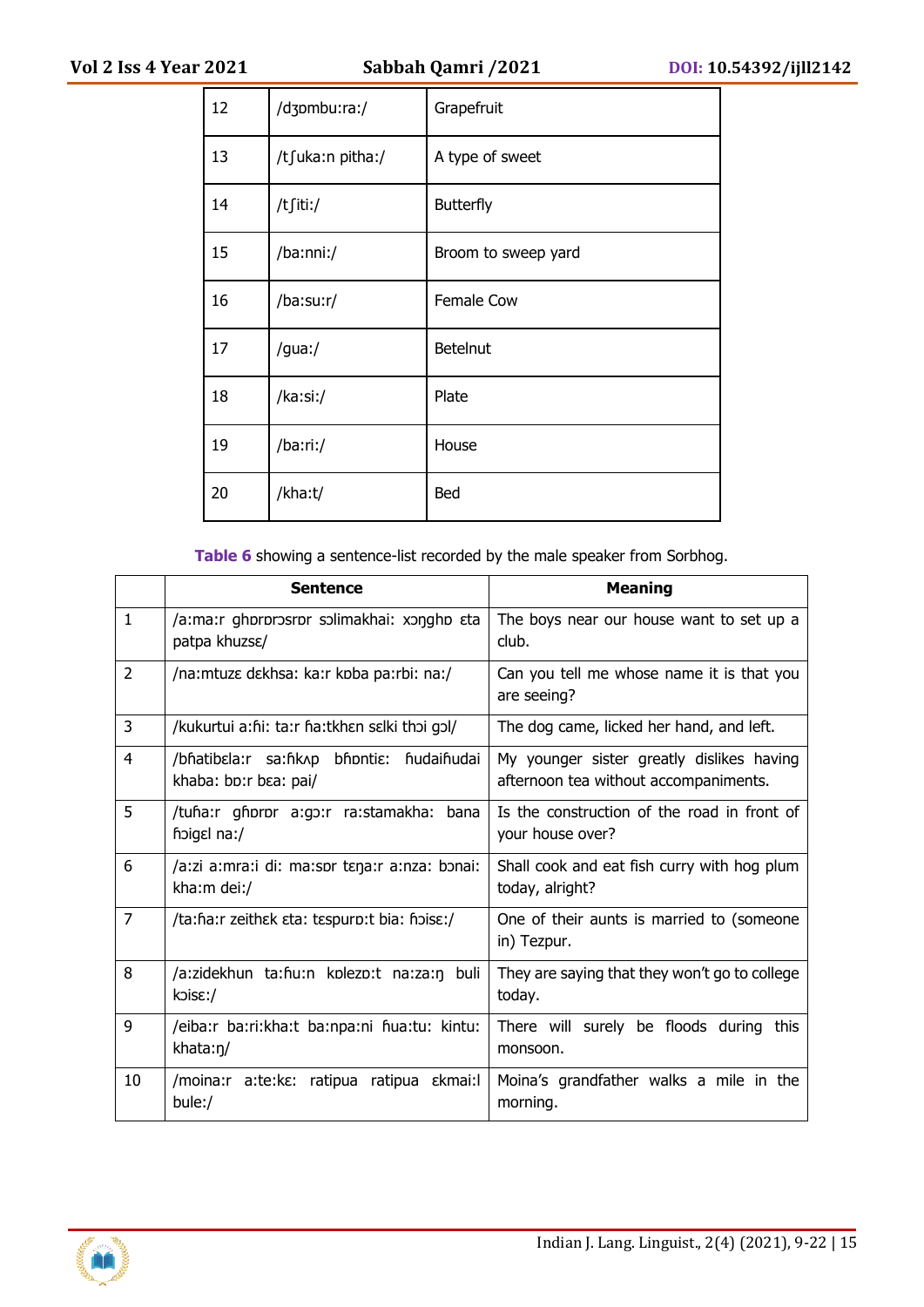**Table 7** illustrates the connected speech recorded by the female speaker from Sivasagar.

| S.No           | <b>Connected-speech</b>                                                                                                                                                                                                                                                                                                                | <b>Meaning</b>                                                                                                                                                                                                     |
|----------------|----------------------------------------------------------------------------------------------------------------------------------------------------------------------------------------------------------------------------------------------------------------------------------------------------------------------------------------|--------------------------------------------------------------------------------------------------------------------------------------------------------------------------------------------------------------------|
| 1              | /a:mi: bi:dda:llpi: a:fii:lu: p:fia:rpa:sp:t a:ma:r zetia: pti:pa:t<br>zetia: a:ma:r gprpm uthise: gprp:mp:t zetia: a:mi: fankhp:n<br>sp:laisu: xeia: ilektrisiti:rdra: a:mi: zetia fankhp:n splalu:<br>ka:rɛntprdra: zetia: a:mi: fɛnkhp:n spla:lu: fɛnkhp:np:ru: fiɔise:<br>bi:gja:np:r ekuekuta: pbp:da:n/                          | After we reach school and we feel<br>extremely hot, we switch on the fan.<br>When we use electricity to switch on the<br>fan, we should know that the fan is a<br>gift of Science.                                 |
| $\overline{2}$ | /ze: etia:dhori:lp:k dʒodi: a:ma:r dʒodi: ka:rɛ:nt edinp:r karp:nɛ<br>gusi: dzai kene: kua: eta: a: ma: r pbp: stha: fipi: a: ma: r enekua:<br>la:ge:zen a:ma:r ɛta: pa:ni:t ɦã:ɦ nɒsɒ:ra: ɛta: ɒbɒ:stha: ɦɔisɛ:/                                                                                                                      | Now consider the situation where we do<br>not have electricity for a day. Imagine<br>the condition we are in. It becomes<br>quite difficult for us to survive.                                                     |
| 3              | /dzinetu: edi:n ka:rɛ:nt dʒua:r logɛlo:gɛ: a:ma:r ka:rɛ:nt<br>na:tha:ke: a:ma:r mp:tp:r na:tha:ke: a:ma:r pa:ni: na:tha:ke:<br>a:ma:r fɛ:n na:tha:kɛ: a:m a:ma:r dʒɒ:thɛstɒ:khi:ni: a:mi:<br>okhu:bida:r a:mi: fipnmu:khi:n fipu: ka:rn pa:ni:r pp:rai: a:ma:r<br>dhori:lou:k a:mi: ho:ko:lu:khi:ni: a:mi: bji:bo:ha:r kori: a:hi:su:/ | This is because the lack of electricity for<br>even a day means no water-pump, no<br>water, and no fan. We have to face quite<br>some trouble given that most of our<br>daily activities involve the use of water. |

#### **3. 5 Procedure**

As discussed in the preceding sections, the texts were recorded from the 24 speakers by visiting each of the 12 locations. These texts were then edited using the AUDACITY software— introduction of pauses after each word and sentence as listener-response time, grouping of breath groups for the connected speech samples and adding response time, and reduction of noise etc. were made.

A second round of visits to the 12 locations was thereafter conducted to interview the participant listeners. They were made to listen to the edited texts from non-native varieties and instructed to respond with the meaning of the words and sentences they had heard. For the connected speech samples, they had to retell what they had heard in their own words—in their native variety if they wished to.

These recording sessions with both the speakers for the texts and the listeners for the testing of intelligibility of the speakers' texts were conducted using a portable SONY ICD-UX560F Digital Voice Recorder**.**

#### **3.6 Scoring procedure for analysis**

The scoring procedure for the first two tasks, i.e., Word-recognition and Sentence-recognition involved the assignment of 1 mark for the correct response and 0 marks for the incorrect response. In other words, a total score of 20 marks for word-recognition and 10 marks for sentence-recognition was possible. A listener had to understand the exact meaning of a word and the entire meaning of a sentence correctly for their response to be marked as 'correct'. Moreover, there was no provision for awarding partial marks for these two tasks.

In the case of the two connected speech samples, scores were assigned to each breath-group depending on the number of content words and meaning in a group. The total score for both passages were found to be 10 marks each-the total score for the connected-speech comprehension tasks was 20 marks. For these two tasks, partial marks were allowed based on the number of content words that the listeners were able to understand correctly.

In conclusion, the total possible score for the four functional testing tasks was 50 marks. It should be noted that Proper nouns were exempted from the test of intelligibility across all four tasks.

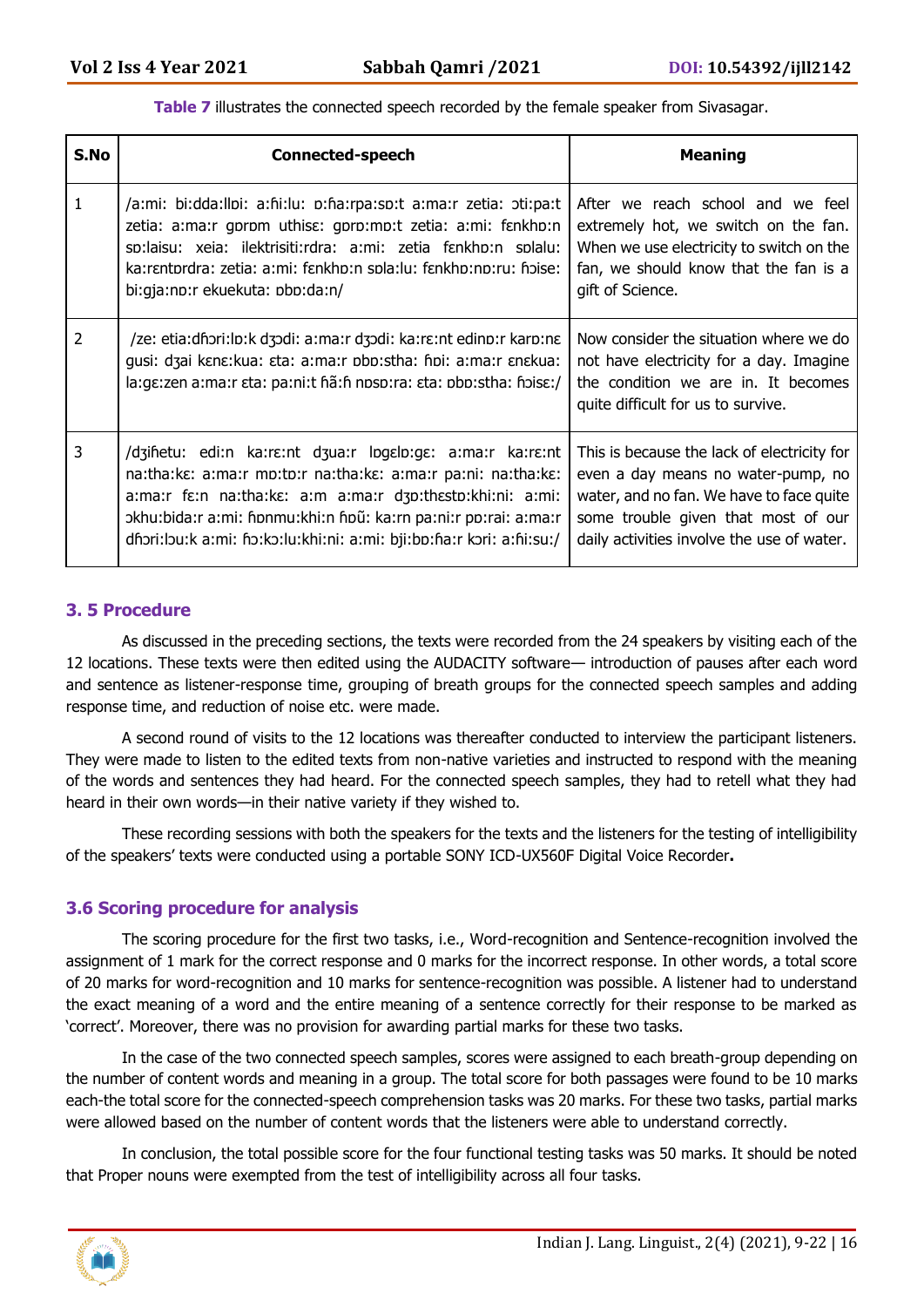#### **3.7 Calculation of scores**

Based on the scoring procedure discussed in the preceding section, the calculation of the following scores were conducted as shown in Table 8.

**Table 8** gives details about the calculation of scores for functional testing of Assamese dialects.

| SI.<br>No. | Rate of                                       | <b>Equals to</b>                                                                                                                                                                                    |
|------------|-----------------------------------------------|-----------------------------------------------------------------------------------------------------------------------------------------------------------------------------------------------------|
| 1.         | Intelligibility<br>Overall<br>of a speaker    | Average of the 11 rates of intelligibility of the speaker based on comprehension<br>scores of 11 listeners                                                                                          |
| 2.         | Overall intelligibility of<br>a dialect       | Average of the overall rates of intelligibility of the 6 speakers of the dialect.                                                                                                                   |
| 3.         | Inter-dialectal<br>intelligibility            | Average of the rates of intelligibility of the 6 speakers of a dialect based on the<br>comprehension scores received by the 18 listeners from another dialect.                                      |
| 4.         | Intra-dialectal<br>intelligibility            | Average of the rates of intelligibility of the 2 speakers of a variety within a dialect<br>based on the comprehension scores received by the 2 listeners from another<br>variety within the dialect |
| 5.         | intelligibility<br>Mutual<br>between dialects | Difference in the rate(s) of inter-dialectal intelligibility between two dialects.                                                                                                                  |

It should be noted here that all fractions in the scores were rounded-up; anything below 0.5 was ignored and anything above 0.5 was rounded up to the next whole number.

# **4. Findings and Discussion**

This section throws light upon the main findings from the functional testing of the dialects of Assamese. The findings are:

- 1. The rate of overall dialectal intelligibility was the highest for the speakers of the Central Assamese dialect— 70%. The speakers of the Standard Assamese dialect followed with the second-highest rate of 68% dialectal intelligibility. The difference in the rate of dialectal intelligibility between Standard Assamese and the dialect at third-place viz., Kamrupi was determined to be 10%. In other words, Kamrupi speakers had a rate of 58% dialectal intelligibility. Finally, the dialect with the lowest rate of 54% dialectal intelligibility was Goalparia.
- 2. Table 9 throws light upon the rates of inter-dialectal intelligibility between the various pairs of Assamese dialects that were observed in this study.

| SI.No. | Dialect-pair | Intelligibility of speakers from Dialect $A \mid Rate$ of intelligibility<br>w.r.t(-) listeners from Dialect B |     |
|--------|--------------|----------------------------------------------------------------------------------------------------------------|-----|
| . .    |              | Standard Assamese &   Standard Assamese-Central Assamese                                                       | 81% |

**Table 9** Showing the rates of inter-dialectal intelligibility of Assamese dialects.

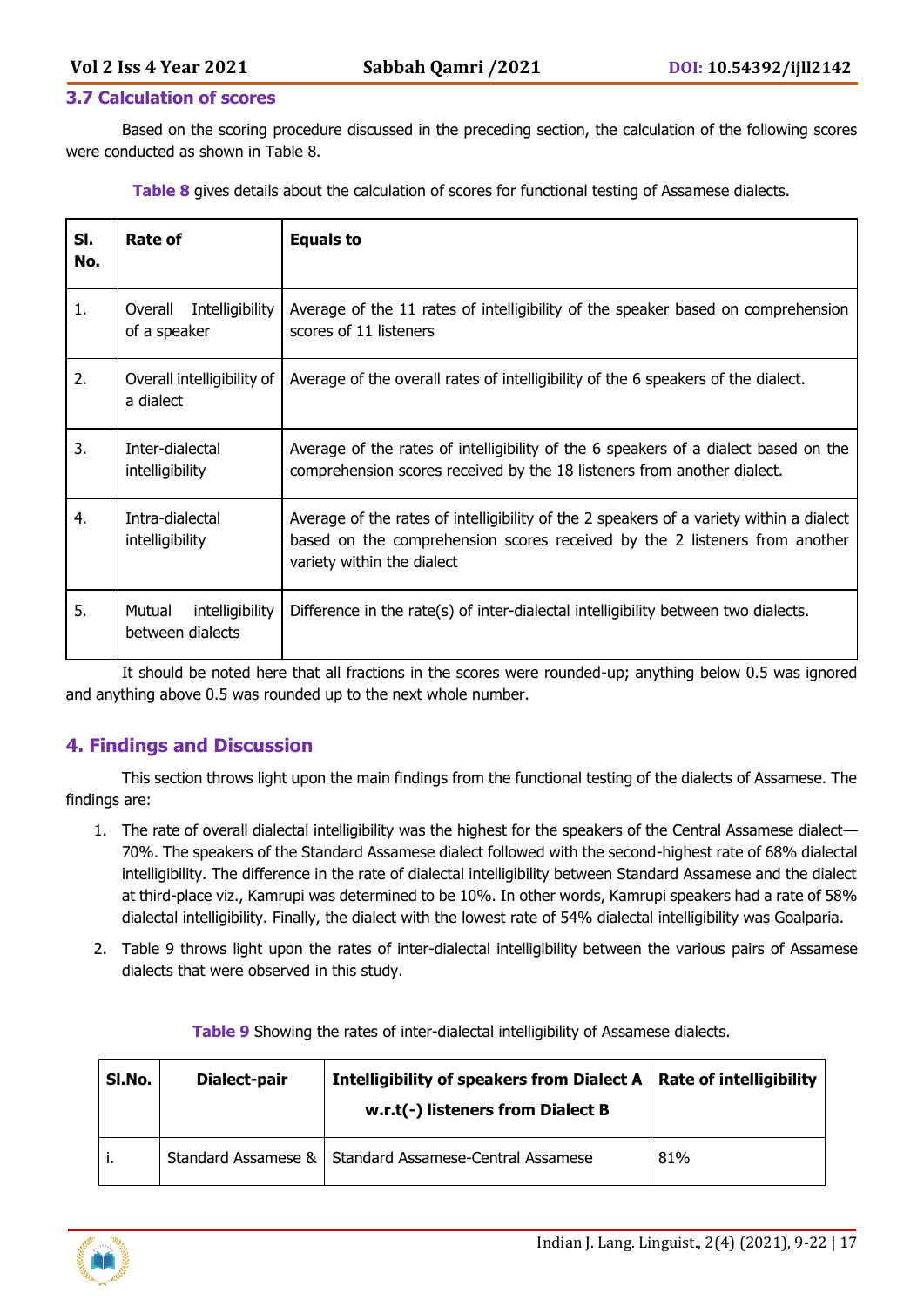| ii.   | Central Assamese    | Central Assamese-Standard Assamese | 77% |
|-------|---------------------|------------------------------------|-----|
| iii.  | Standard Assamese & | Standard Assamese-Kamrupi          | 58% |
| iv.   | Kamrupi             | Kamrupi-Standard Assamese          | 46% |
| v.    | Standard Assamese & | Standard Assamese-Goalparia        | 57% |
| vi.   | Goalparia           | Goalparia-Standard Assamese        | 46% |
| vii.  | Central Assamese &  | Central Assamese-Kamrupi           | 63% |
| viii. | Kamrupi             | Kamrupi-Central Assamese           | 59% |
| ix.   | Central Assamese &  | Central Assamese-Goalparia         | 64% |
| X.    | Goalparia           | Goalparia-Central Assamese         | 49% |
| xi.   | Kamrupi &           | Kamrupi-Goalparia                  | 63% |
| xii.  | Goalparia           | Goalparia-Kamrupi                  | 55% |

- 3. In the case of intra-dialectal intelligibility among the speakers of the four Assamese dialects, the findings were the following:
	- a. Highest average rate of intra-dialectal intelligibility was found among the varieties of the Central Assamese dialect— Tezpur, Nagaon, and Mangaldai. (83%).
	- b. Second-highest average rate of intra-dialectal intelligibility was found among the varieties of the Standard Assamese dialect— Sivasagar, Dibrugarh, and Lakhimpur. (81%)
	- c. Third-highest average rate of intra-dialectal intelligibility was found among the varieties of the Kamrupi dialect— Nalbari, Barpeta, and Sorbhog. (70%)
	- d. Lowest average rate of intra-dialectal intelligibility was found among the varieties of the Goalparia dialect— Bongaigaon, Goalpara, and Dhubri. (71%)
- 4. From the findings presented in Table 6 above, it can be concluded that the highest rate of inter-dialectal mutual intelligibility exists between the dialects of Standard Assamese & Central Assamese, and the dialectpair of Central Assamese & Kamrupi. The difference between the rates of inter-dialectal intelligibility in both cases is only 4%. The second-highest rate of inter-dialectal mutual intelligibility was observed between the western dialects of Kamrupi & Goalparia with the difference in the rates of inter-dialectal intelligibility between them being 8%.
- 5. The data revealed that the rates of mutual intelligibility between speakers of some dialects of Assamese are asymmetrical. The highest asymmetry in the rates of inter-dialectal mutual intelligibility was found between the dialects of Central Assamese & Goalparia where the rate at which the speakers of the latter are able to understand the speakers of Central Assamese is 15% more than vice-versa. The rates of intelligibility of the speakers of Standard Assamese for the listeners from both the western dialects of Kamrupi and Goalparia were also asymmetric in nature— with a rate of 12% and 11% asymmetry respectively.

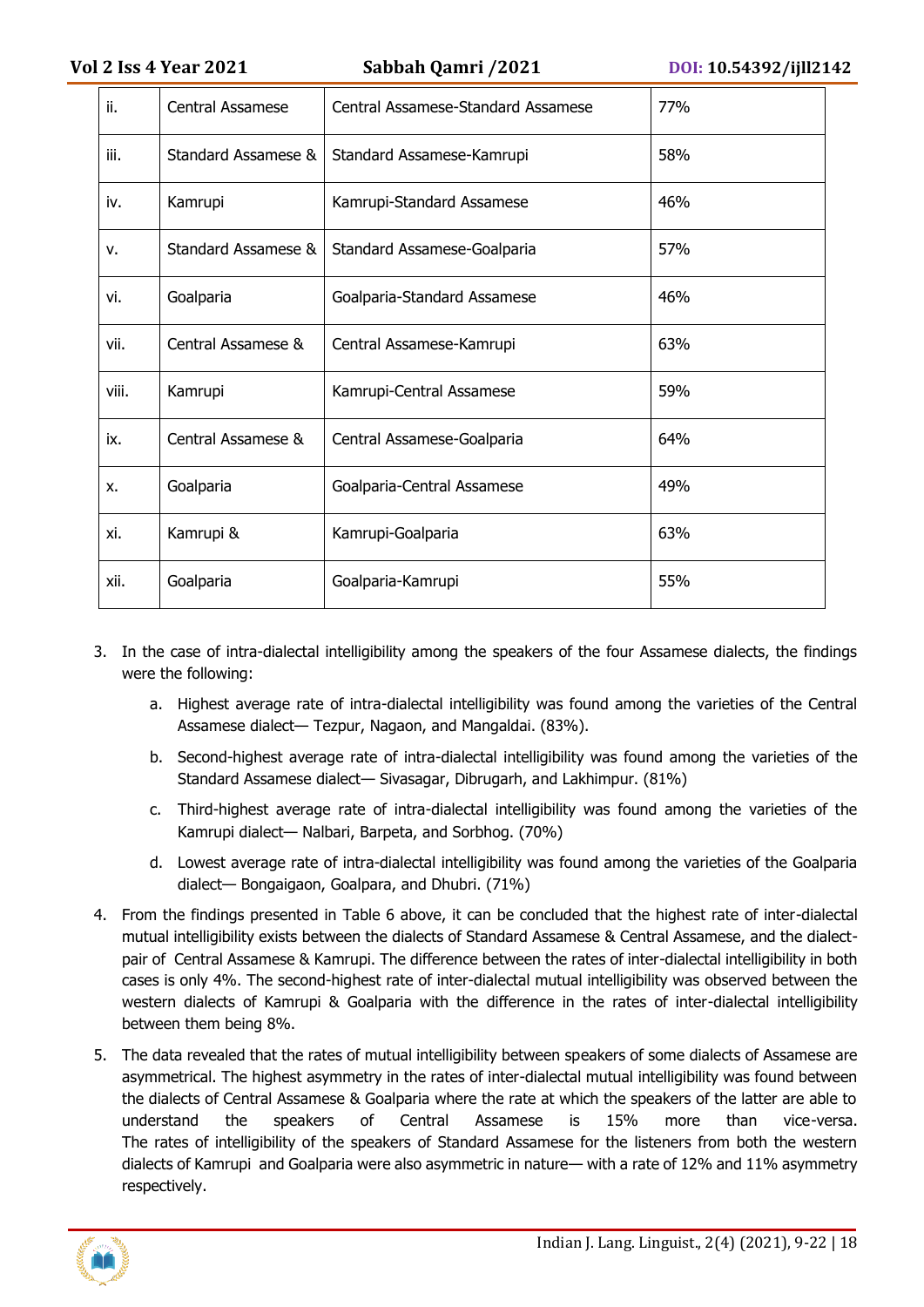6. Interestingly, the study found that the lowest rate of intelligibility for speakers of all the four dialects of Assamese was that of Word-intelligibility. The average rate of word-intelligibility was only 40% as compared to 76%, 67%, and 66% rates of intelligibility for sentences, connected-speech from a magazine, and freespeech respectively. Moreover, the rates of word-intelligibility saw a steady decline through the dialects— 58% (Standard Assamese), 50% (Central Assamese), 29% (Kamrupi), and 23% (Goalparia).

From these findings, it can be established that the geographical location(s) of dialects plays an important role in determining the rate of inter-dialectal mutual intelligibility. This is evident in the rates of mutual intelligibility in Assamese being the highest for the neighbouring dialects on the continuum and lowest for dialect-pairs which are geographically separated.

The importance of geographical locations of dialects in determining rates of dialectal intelligibility is also reinforced by the centrally located Central Assamese dialect receiving the highest rate of dialectal intelligibility. The central location of the dialect leads to its native speakers having contact with speakers of more than one other dialect which results in a higher rate of overall intelligibility of its speakers.

The structural variation from Standard Assamese that exists in the two western dialects of Kamrupi and Goalparia seems to be a contributing factor to the asymmetrical inter-dialectal mutual intelligibility of these dialects with the dialects of Standard and Central Assamese as well as the comparatively lower rate of mutual intelligibility between these two geographically adjacent dialects.

This observed structural variation in these dialects also seem to result in the declining rates of word-intelligibility through the dialects as we move from Standard Assamese to the westernmost dialect of Goalparia.

Finally, the finding that the rate of intelligibility of all the dialects, and hence of the Assamese language itself, the lowest at the word-level reinforces the very important role of 'contextual cues' in intelligibility, and thus in efficient communication.

# **5. Conclusion**

In conclusion, this paper made an attempt to investigate dialectal intelligibility and inter-dialectal mutual intelligibility among the four main regional dialects of Assamese. It established that the dialects of Assamese conform to the trends seen in dialectal intelligibility— in a dialect continuum, the rates of mutual intelligibility are the highest between geographically adjacent dialects whereas an increase in geographical distance between dialects leads to a decrease in rates of inter-dialectal mutual intelligibility. The paper was also able to reinforce the importance of structural variation and context in the determination of dialectal intelligibility. Finally, the findings regarding asymmetry in inter-dialectal mutual intelligibility as presented in this paper open up avenues of research on the factors behind such patterns of asymmetry. Apart from the geographical locations and structural variations within the language, what are the other factors behind such trends in dialectal intelligibility of Assamese? Do motivations such as jobs, respect, marriage etc., speakers' exposure to education, and use of a dialect in mass media have an impact on dialectal intelligibility? Is there a possible relationship between the rates of dialectal intelligibility and formal education? These are some of the questions that can be looked into.

#### **References**

- Bansal, R. K. (1969). The Intelligibility of Indian English, (Monograph 4), Central Institute of English and Foreign Languages, Hyderabad.
- Casad, E. H. (1974). Dialect intelligibility testing, Summer Institute of Linguistics of the University of Oklahoma, Norman.
- Crystal, D. (2003). The Cambridge Encyclopedia of the English Language, 2<sup>nd</sup> Edition, Cambridge University Press, New York.
- Crystal, D. (2008). A Dictionary of Linguistics and Phonetics,  $6<sup>th</sup>$  Edition, Blackwell, Malden.

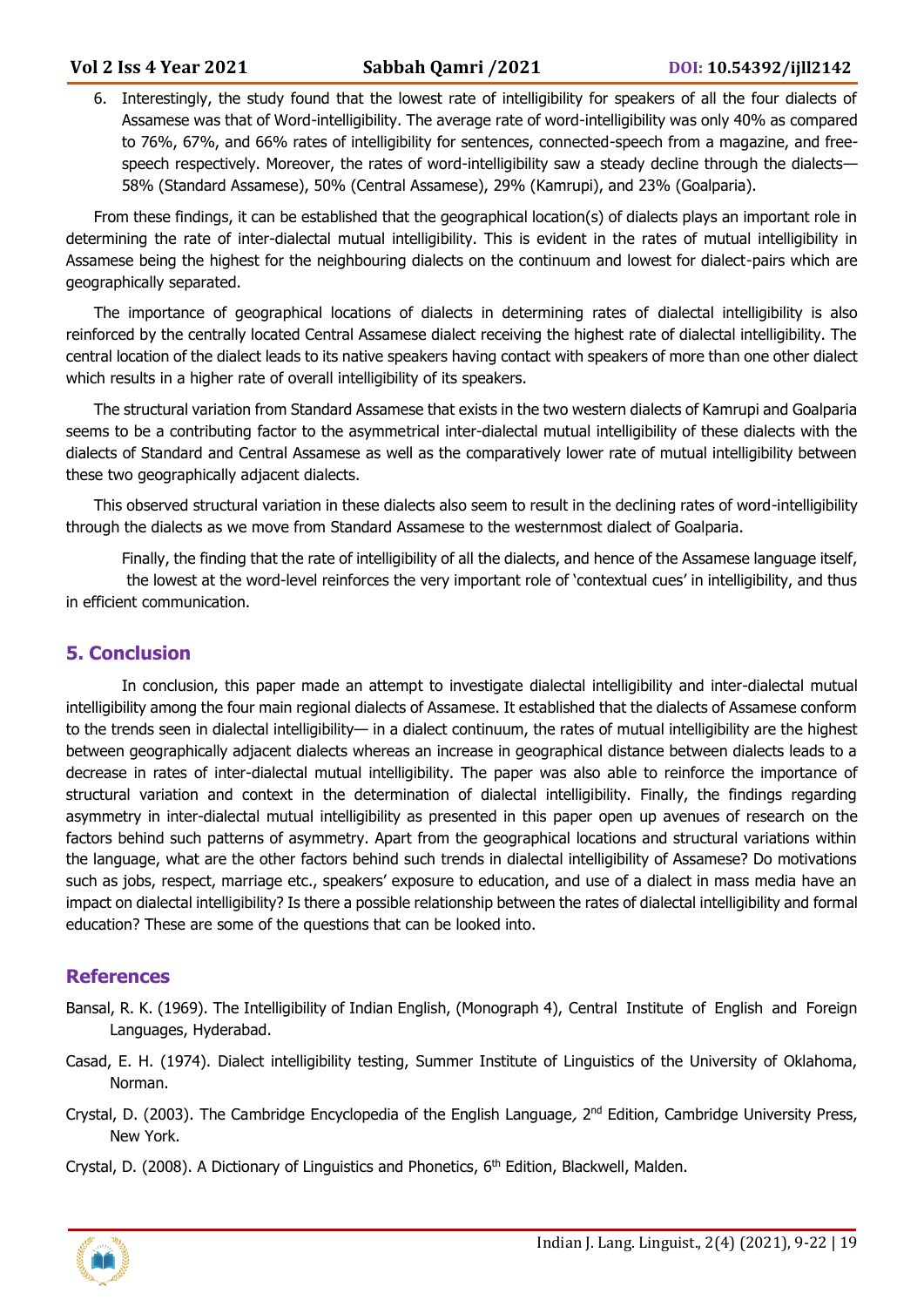- Das, B. (2005). Socio-Linguistic Study of the Assamese Speech Community in Guwahati (Doctoral Thesis), Gauhati University, Guwahati.
- Das, D.N. (1990). The dialects of Goalpara and Kamrup: A Comparative Analysis (Doctoral Thesis). Gauhati University, Guwahati.
- Das, H. (2012). A Regional Dialect of Assamese Language, International journal of computer applications in engineering sciences, (2) 159-160.
- Datta, B. (2003). Non-Standard Forms of Assamese: Their Socio-cultural Role. Linguistic Situation in North-East India, Concept Publishing Company, New Delhi.
- Denes, P.B., & Pinson, E.N. (1963). The Speech Chain, Bell Telephone Laboratories, US. Didla, S.G. (2007). Intelligibility of Asian English- a Phonetic Study (Doctoral Thesis), English and Foreign Languages University, Hyderabad.
- Durisala, N., Prakash, S.G.R., Nambi, A., & Batra, R. (2011). Intelligibility and Acoustic Characteristics of Clear and Conversational Speech in Telugu (A South Indian Dravidian Language). Indian Journal of Otolaryngology and Head & Neck Surgery, 63(2):165-71. <https://doi/10.1007/s12070-011-0241-7>
- Ganta, K.B. (2012). Mutual Intelligibility of English Spoken among four Language families in India-A Phonetic Study (Doctoral Thesis), The English and Foreign Languages University, Hyderabad.
- Gooskens, C. (2013). Experimental Methods for Measuring Intelligibility of Closely Related Language Varieties, Oxford University Press, New York, United States of America.<https://doi/10.1093/oxfordhb/9780199744084.013.0010>
- Gooskens, C. (2018). Dialect Intelligibility, The Handbook of Dialectology First Edition. John Wiley & Sons, New York, 204-218
- Gooskens, C., & Heuven, V.J. van. (2017). Measuring cross-linguistic intelligibility in the Germanic, Romance and Slavic language groups. Speech Communication, 89, 25–36[.https://doi.org/10.1016/j.specom.2017.02.008](https://doi.org/10.1016/j.specom.2017.02.008)
- Gooskens, C., Heeringa, W., & Beijering, K. (2008). Phonetic and lexical predictors of intelligibility, International Journal of Humanities and Arts computing, 2(1–2), 63–81.
- Goswami, U.N. (1958). A Study on Kamrupi: a Dialect of Assamese (Doctoral Thesis). Gauhati University, Guwahati.
- Gyamerah, E. (2018). English Intelligibility Issues in Outsourcing of Marketing and Call Centers, Culminating Projects in English, 148. [https://repository.stcloudstate.edu/engl\\_etds/148](https://repository.stcloudstate.edu/engl_etds/148)
- Haugen, E. (1966). Dialect, Language, Nation. American Anthropologist, 68(4), 922-935. <http://www.jstor.org/stable/670407>
- Heuven, V. J. van., & Vries, J. W. de. (1981). Begrijpelijkheid van buitenlanders: de rol van fonische versus nietfonische faotoren, Forum der Letteren, 22, 309-320.
- Hickerson, H., Turner, G.D., & Hickerson, N.P. (1952). Testing procedures for estimating transfer of information among Iroquois dialects and languages, International Journal of American Linguistics, 18(1) 1-8.
- Impe, L. (2010). Mutual intelligibility of national and regional varieties of Dutch in the Low Countries (Ph.D. dissertation), Catholic University of Leuven, Belgium.
- James, C.J., Cheesman, M. F., Cornelisse, L., & Miller, L.T. (1994). Response times to sentence verification tasks (SVTS) as a measure of effort in speech perception, Fifth Australian International Conference on Speech Science & Technology, (2) 600–605.
- Jaya Raju, S. (2005). Mutual Intelligibility of English among Different Nationalities: A Phonetic Study. (An Unpublished PhD Thesis), CIEFL, Hyderabad.
- Kenworthy, J. (1987). Teaching English pronunciation, Longman, London.
- Kluge, A. (2007). RTT Retelling Method: An Alternative Approach to Intelligibility Testing, SIL Electronic Working Papers, 6, SIL International, Dallas.

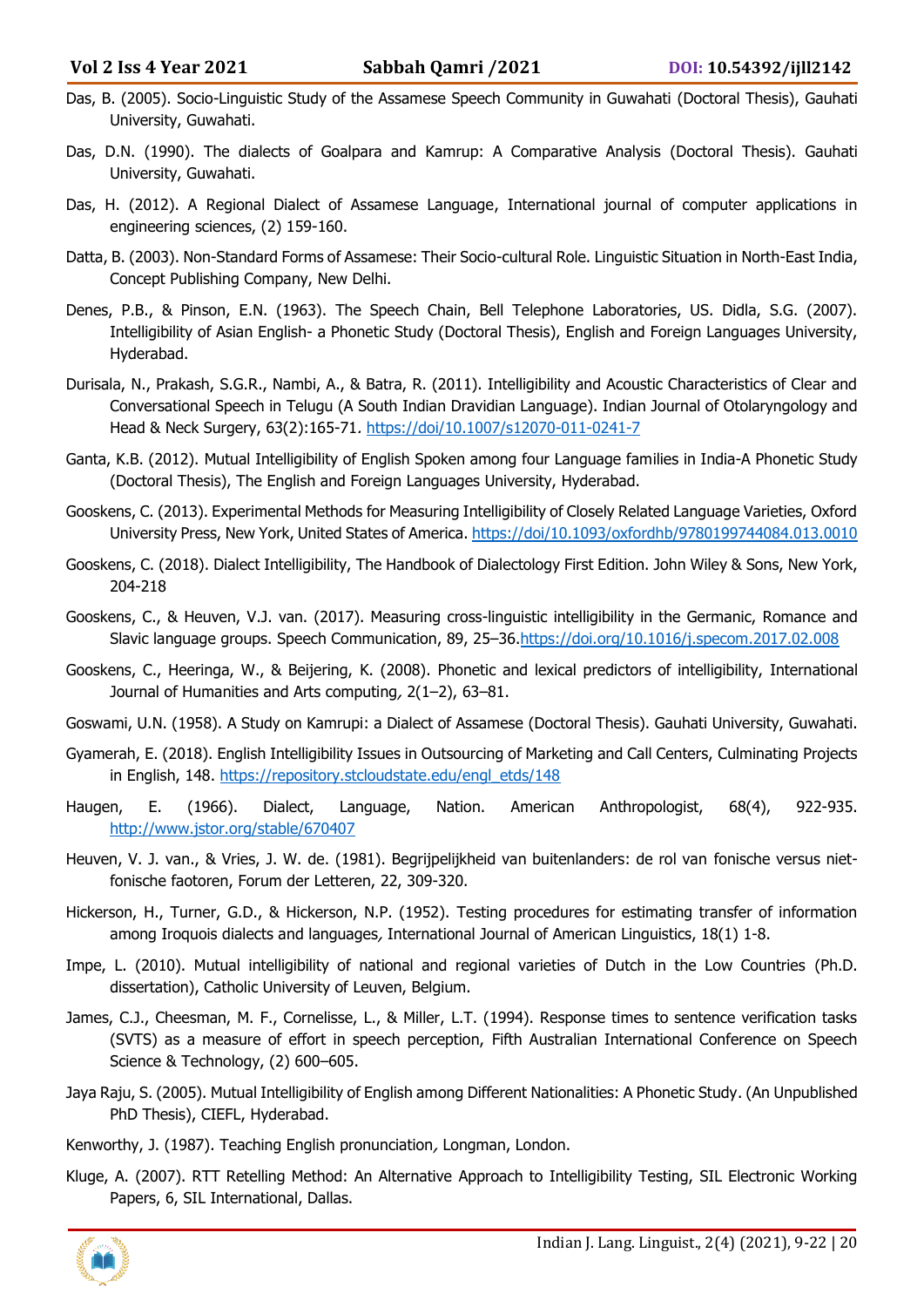- Kolusu, S.K. (2012). A Phonological Study on the Intelligibility of English at an International Call Center, (MPhil Thesis), The English and Foreign Languages University, Hyderabad.
- Kumari, V.M. (2007). English Spoken by Engineering Students A Study in Intelligibility, (Doctoral Thesis), The English and Foreign Languages University, Hyderabad.
- Kürschner, S., Gooskens, C., & Bezooijen, R. (2008). Linguistic Determinants of the Intelligibility of Swedish Words among Danes, International Journal of Humanities and Arts Computing, 2, 83-100.
- Lado, R. (1961). Language testing: The construction and use of foreign language tests: A teacher's book, Longmans, Green and Company, Bristol, Inglaterra.
- Moral, D. (1992). Phonology of Asamiya Dialects: Contemporary Standard and Mayong. (Ph.D. dissertation), Deccan College Post Graduate and Research Institute, Pune, Maharashtra.
- Nahhas, Ramzi. (2006). The Steps of Recorded Text Testing: A Practical Guide, Payap University, Chiang Mai.
- Nath, Amal. (2019). Ethnic Dialects of the Assamese Language, International Journal of Scientific & Technology Research, 8(12), 3081-3088.
- Ojah, D. (1995). A Critical Study of Barpeta Dialect. (Doctoral Thesis), Gauhati University, Guwahati.
- Phukan, P. (2020). Divisions of Assam. svg. Wikimedia Commons, the free media repository.
- Rabha, R.C. (1994). A Descriptive Analysis of the Dudhnoi Dialect of Assamese. (Doctoral Thesis), Gauhati University, Guwahati.
- Ralston, J.V., Pisoni, D.B., Lively, S.E., Greene, B.G., & Mullennix, J.W. (1991). Comprehension of synthetic speech produced by rule: Word monitoring and sentence-by-sentence listening times. Human Factors, 33 (4), 471– 491.<https://dx.doi.org/10.1177%2F001872089103300408>
- Rathod, S. (2011). Modern Englishes and Choices of Students: A Phonetic Study with reference to Intelligibility. (MPhil Thesis), The English and Foreign Languages University, Hyderabad.
- Safotso, G.T., (2015). The Mutual Intelligibility of Cameroon English and Indian English Speakers, English Linguistics Research, 4(3). <https://doi.org/10.5430/elr.v4n3p83>
- Sarma, M.K. (2009). Some Aspects of the Phonology of the Barpetia Dialect of Assamese**,** NEIL, 2.
- Sheikh, M.A.M. (2016). Bhatia aru Goalpariya upobhaxar Dhonitottwo, Satsori, 11(12).
- Sukumar, C. (1998). Stress in English-Intelligibility in India (MPhil Thesis), The English and Foreign Languages University, Hyderabad.
- Tang, C., & Heuven, V.J. van (2009). Mutual intelligibility of Chinese dialects experimentally tested. Lingua, 119(5), 709–732.<https://doi.org/10.1016/j.lingua.2008.10.001>
- Tang, C., & Heuven, V.J. van. (2007). Mutual Intelligibility and Similarity of Chinese Dialects: Predicting Judgments from Objective Measures, Linguistics in the Netherlands, 24, 223 - 234. [https://doi/10.1075/avt.24.21tan.](https://doi/10.1075/avt.24.21tan)
- Trudgill, P. (2003). A Glossary of Sociolinguistics, Edinburgh University Press, Edinburgh.
- Upendran, S. (1980). The Intelligibility of English Spoken by Tamilians. (MLitt Thesis), Central Institute of English and Foreign Languages, Hyderabad.
- Valette, R.M. (1977). Modern Language Testing. Second Edition, Harcourt Brace Jovanovich Inc, New York.
- Voegelin, C.F., & Zellig, S. H. (1951) Methods for determining intelligibility among dialects of natural languages, Proceedings of the American Philosophical Society, 95(3)322-329.